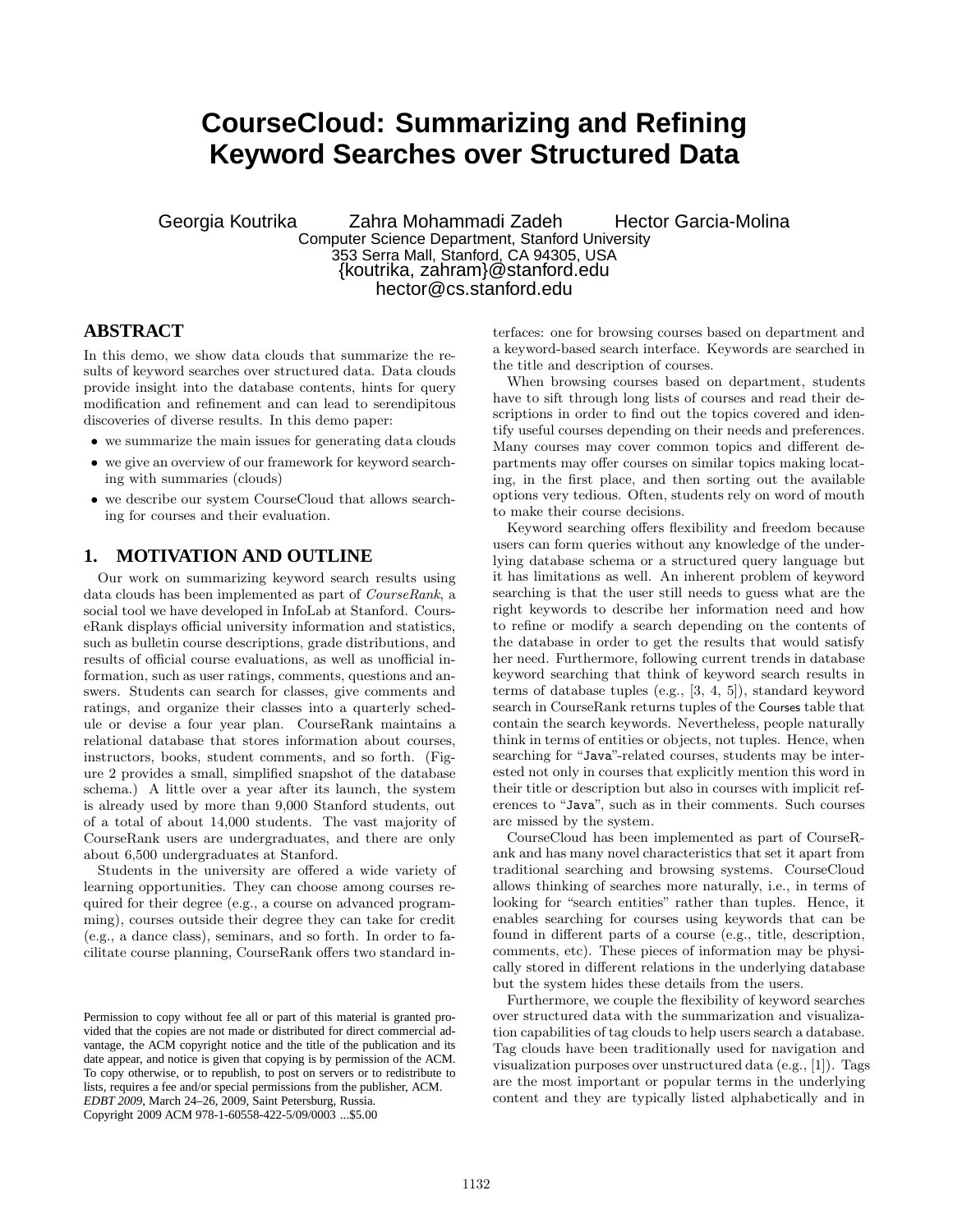

Figure 1: Searching for "dance".

Departments(DepID, DepName) Courses(CourseID, InstrID, DepID, Title, Description, Units) Instructors(InstrID, InstrName) Comments(SuID, CourseID, Year, Term, Text, Rating, Date)

Figure 2: An example database for courses.

different color or font size based on their importance [2]. CourseCloud generates a tag cloud to summarize the results of a keyword search over the course database. In this case, the cloud contains the most significant or representative terms (concepts) found within these results, and we call it data cloud [7]. The terms are aggregated over all parts that make a course entity, such as the title, the comments, etc, and may be stored in different tables in the database.

A data cloud can guide users through search results and for search refinement. Terms in the data cloud (as in traditional tag clouds) are hyperlinks. The searcher can click on a cloud term to refine search results. The cloud is updated accordingly to reflect the new, refined, results. Different users may choose different terms from a data cloud refining their searches in diverse ways.

Example. A student interested in taking a dance class can type the keyword "dance" and get a list of matching courses along with a cloud summarizing course information in this list, as shown in Figure 1. The keyword "dance" is searched in different fields and relations in the database that contain information related to courses. For example, if there are comments that mention "dance", the respective courses will appear (in some position) in the results. The cloud provides many concepts related to "dance" that are found in the matching courses, such as "performance", "social dance", and "Latin". These words may be found in different parts of the database related to the current search. For example, the term "performance" is found in many user comments that refer to "dance" courses with live performances.

The data cloud conveniently categorizes courses in a digestible way under different concepts. In this way, the stu-



Figure 3: Refining "dance" courses.

dent can find out that there are courses offered not only by the DANCE program (identified by the course code in the results) but also from other programs that study dance from different aspects, such as the DRAMA or HUMANITIES programs, and can get an overall picture for such courses irrespective of their program or department. In addition, the data cloud can identify interesting concepts that the student did not know beforehand. For example, she might not know that there were courses related to "Latin America dance". The data cloud can help reveal unexpected or unknown connections and refine searches in serendipitous ways. Figure 3 shows the search result page when refining the results of "dance" into "Latin America". The cloud now shows terms that occur in the refined results. The matching courses are 13 out of the 122 "dance"-related courses that the initial search returned.

As another example to highlight the diversity of terms that arise in clouds, consider the words found in the cloud of a search for "Greek"-related courses depicted in Figure 4. Users are given several, diverse, options to refine their searches, such as "Greek tragedy", "Greek vases" or "Plato". Different students may chose different paths and end up in different course selections. The data cloud may reveal hidden relationships, such as the connection between "Greek" and "science" that a user might not have thought of.

There are a number of interesting questions to tackle in data clouds, such as what is a good word in the results for including in the data cloud, how to support keyword searching for complex objects that span multiple tables, and so forth. The data cloud framework and methods are described in detail in [7]. In the following sections, we briefly touch some issues and give an overview of our current approach and the CourseCloud system.

## **2. DATA CLOUDS FOR KEYWORD SEARCH**

Keyword Search. In information retrieval, the information unit that is searched is well-defined: documents are the units returned for keyword searches. In databases, however, information that "conceptually" refers to a single entity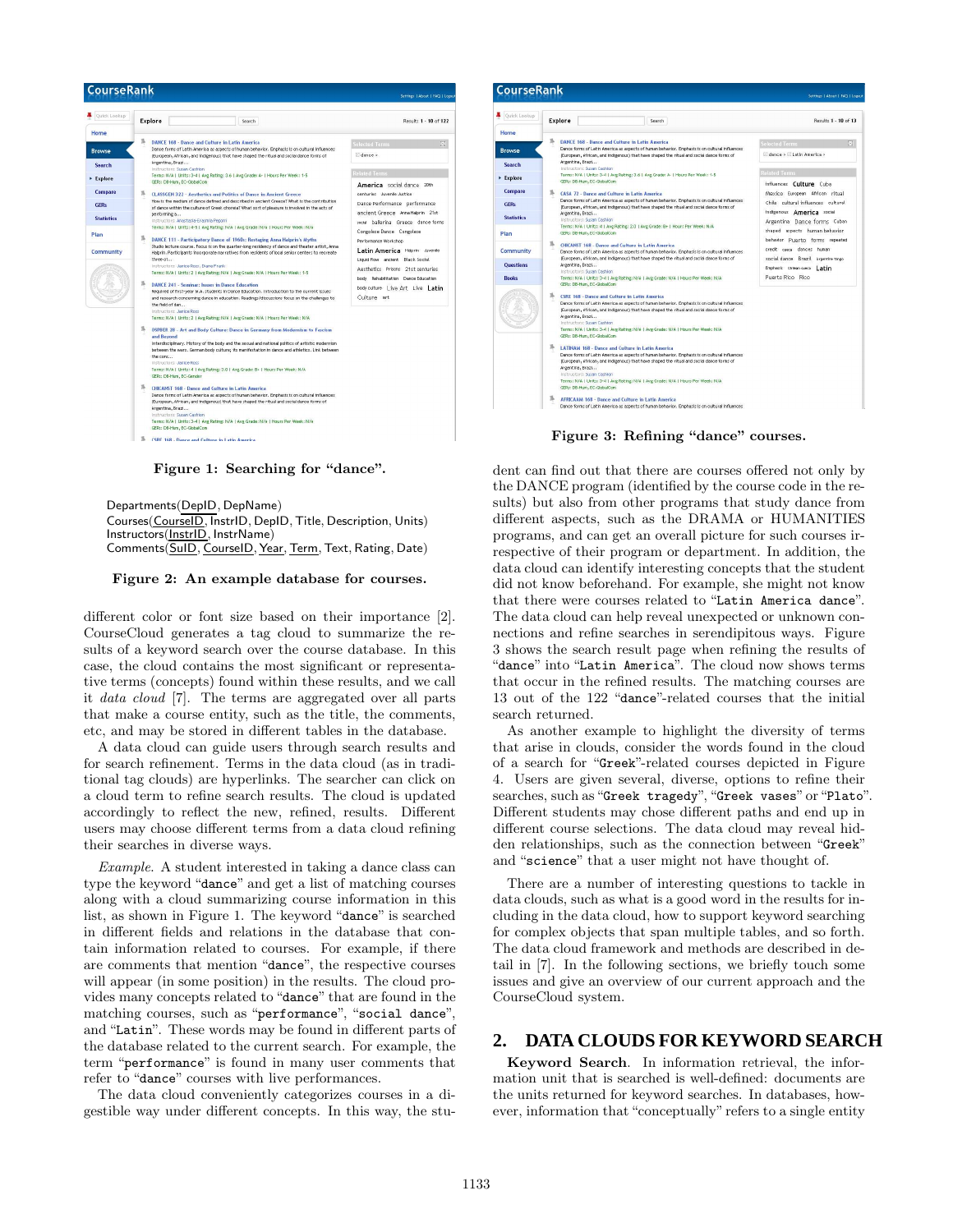| Greek               |               |                   |           |
|---------------------|---------------|-------------------|-----------|
| Plato               | classical     | Greek culture     | ancient   |
| literature          | philosophy    | Greek language    | modern    |
| Ideals              | Greece        | Heritage Language | art.      |
| Heraclitus          | 4th-Century   | Modern Greek      | culture   |
| Language Learners   | Roman         | prose composition | Latin     |
| Latin literature    | invention     | Archaic Greek     | Lyric     |
| science             | Survev        | Advanced Greek    | Greek art |
| tragedy             | film          | Beginning Modern  | heritage  |
| mathematics         | Greek tragedy | Beginning Greek   | language  |
| Intermediate Modern | Archaic       | Augustine         |           |
| Greek vases         | Beazley       | 4th-Century Greek |           |

Figure 4: Words in an example data cloud "Greek".

(unit) may be found in different relations due to database structuring and normalization. For example, in Courserank, courses can be thought of as having several pieces of information associated with them, such as title, description, comments, and ratings, but these are stored in different tables. Hence, when searching for courses, the system may need to look for the query terms into several places that may be connected to courses.

We model a database  $D$  as a collection  $V$  of search entities. A search entity  $v$  is conceptually a complex object with attributes  $B_1, \ldots, B_n$ . An attribute  $B_i$  can map to a column in the underlying database (e.g., the course title) or to an object or list of objects that essentially group information into one attribute for the search entity  $v$  (e.g., the ratings given to a course). The collection  $V$  can be thought of as a "view" that collects and groups together information related to an individual entity from the stored relations in D and represent it as a single unit of information.

For example, we can think of a "course entity" as a complex object shown in Figure 5, which has attributes coming from different relations in the database. This course entity reads the title and description of the course from the corresponding tuple in the Courses table, the instructor name by joining the Courses table with the Instructor table on the instructor id, and so forth.

A keyword query  $q$  is formulated as a conjunction of keyword terms. A term  $k$  may be a single word, e.g., "dance" or a phrase, e.g., "database systems". Given a query  $q$  and a collection  $V$  defined over the database  $D$ , the answer for q is the set  $V_q \subseteq V$ , that contains all search entities from  $V$  that have all keywords of the query  $q$  at least once.

For example, consider the database instance shown in Figure 5 and the query "Java". While following a traditional approach to keyword search for databases in CourseRank, we could only locate the course with code C245 that mentions Java both in its title and its description, considering search entities allows go deeper in the database and finding, in addition, C145 because its comments talk about Java.

There are many questions to tackle. How deep in the database should we go when searching for "search entities" that contain the query keywords? For example, when searching for "courses", should we also look into the instructors and books relations? We can have a domain expert specify the default, as in the current CourseCloud system, or automatically determine the "search depth" in the spirit of [6].

A very important issue is how we rank search entities that match a keyword search. Existing approaches to keyword search over databases rank tuples (or sets of joining tuples) that match a keyword search. Thinking of search entities as the equivalent of "documents", we can make use of IRstandard ranking methods. For instance, given the set  $V_q$ 





Figure 5: A search entity.

of results for a query  $q$ , we can compute the  $tf^*idf$  weight of any query term k in any entity v in  $V_q$ . Then, we can add up the  $tf^*idf$  weights of all query terms found in v to compute a score for  $v$  w.r.t. query  $q$ .

$$
score(v,q) = \sum_{k \in q} tf_{k,v} * idf_k
$$
\n(1)

One issue with this approach is that it does not take into account the position of a query term. For example, when searching for "Java", a course that contains "Java" in its title should probably be given a higher score than a course that mentions the same word in its comments. For this purpose, we use attribute weights [7]. An attribute weight depicts the significance of a term's occurrence depending on the attribute where the term is found. Then, the formula for computing the  $tf_{k,v}$  is refined as follows:

$$
tf_{k,v} = \frac{\sum_{B \text{ of } v} w_B * n_B}{n_v} \tag{2}
$$

where  $w_B$  is the weight of attribute B. We can manually assign weights to attributes in a database. For example, in CourseCloud, we currently give higher weights to attributes, such as the title of a course, and less weight to attributes, such as the text of a comment.

Data clouds. Generating a data cloud for summarizing the results of a keyword query over structured data has many challenges compared to generating tag clouds for more traditional purposes, such as for showing user tags in a social bookmaking system. One challenge is finding "good" words to include in the data cloud.

Consider, for example, a query about "photography" and assume that everything in our database is about digital photography. A typical tag cloud shows the most popular, i.e.,